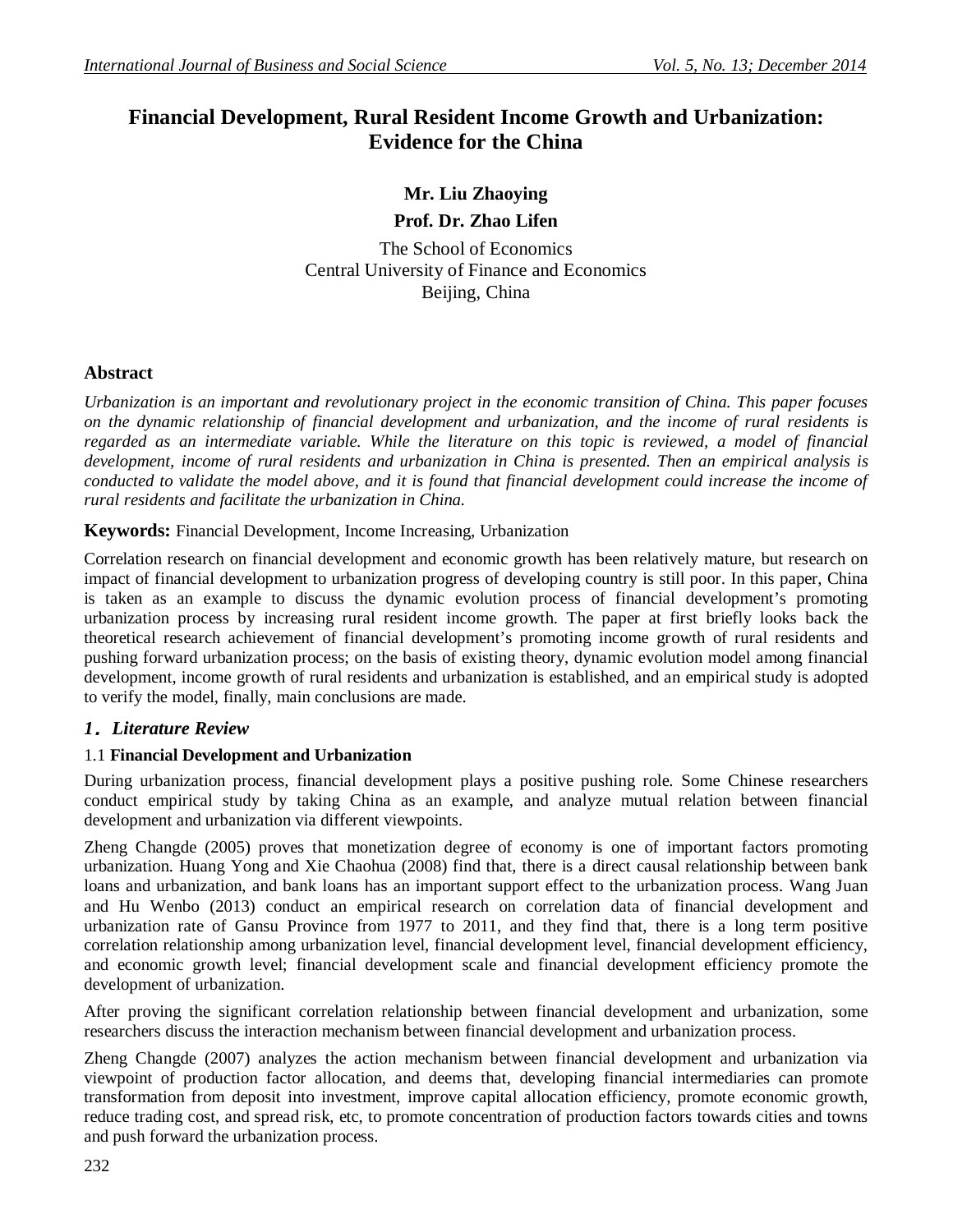Furthermore, improvement of urbanization level can also promote development of financial intermediaries by demand and supply via concentration of production factors, and expansion of market scale.

Some scholars deem that industrialization is the intermediate variable for impact of financial development to urbanization, and impact of finance to urbanization mainly depends on industrialization and upgrade of industrial structure. E.g., Xu Xiaolin, etc (2012) conducts case analysis to industrialization, urbanization and financial development situation of Guangrao City, and finds that optimization of financial ecological environment and perfection of financial system form the significant effect of capital depression, and greatly promotes industrialization process; while industrialization can change employment structure of rural residents, promote industrialization of agriculture and at the same time boost urbanization.

Zhou Zhanqiang and Qiao Zhimin (2011) incorporate financial investment into research on impact to financial development and urbanization. Within short term financial investment has an significant impact to urbanization, while financial development does not have an significant impact to urbanization; nevertheless, due to long term consideration, there is a balance relationship among three ones, financial development efficiency, financial investment both have an significant impact to urbanization, while financial development has a greater contribution to urbanization.

#### **1.2 Rural Resident Income and Urbanization**

Rural resident income is closely related to scale of surplus labor force migration of agriculture; a representation form of urbanization is the orderly flow of rural labor towards cities and towns. Therefore there is a mutual impact relationship between rural resident income level and urbanization process. Some researchers also analyze this issue.

Related scholars at first prove the long term balance relationship between rural resident income and urbanization process. Song Yuanliang and Xiao Weidong (2005) establish VAR (vector auto-regression) model to research dynamic correlation between urbanization development and rural resident income growth. The study proves the fairly strong positive interaction response effect between China's urbanization development and rural resident income growth. Liang Chunmei and Xiao Weidong (2010) research co-integration between per capita net income of rural household and proportion of urban population in total population (1978-2008), and find that there is a long term dynamic balance relationship between two ones, together with a bidirectional casual relationship.

For interactive relationship between rural resident income level and urbanization process, Liang Chunmei and Xiao Weidong (2010) deem that, within short term, rural resident income growth shall push forward development of urbanization, nevertheless, due to long term consideration, urbanization development shall further promote growth of rural resident income. Through demonstration research Fan Aijun and Wang Lili (2007) find that, there is a long term positive and stable co-integration relationship between China's urbanization development and net income per capita of rural resident, but the impact extent to each constituted part of net income is different, although the impact of urbanization development to rural resident income growth is fairly small within short term, with time past, the effect shall be gradually significant and stable.

#### **1.3 Financial Development and Rural Resident Income**

The comments on relationship between financial development and rural resident income level are not fully consistent.

According to viewpoint of incompleteness of financial market, financial development's helping poverty crowd to improve capability of risk resistance, and financial deepening, some scholars deem that financial development can significantly improve income level of poverty crowd. According to incompleteness of financial market, Galor and Zeira (1993), and Aghion and Bolton (1997) deemed that financial development and reduce income distribution inequality. The research of Holden and Prokopenko (2001) also proves that, financial development can help the poors to deal with fluctuation of income in the future, and promote the financial system to provide better service

and capital support to poverty family. Beck and Demirguc Kunt, etc (2007) research financial deepening effect and deem that financial development can shorten income distribution gap, and in some extent help the poverty crowd. In the demonstration research they find that, among income growth of poorest people, 40% thereof can attribute to impact of financial development shortening income gap. The research result of Wang Hu, etc (2006) also proves that, financial development can promote peasant income.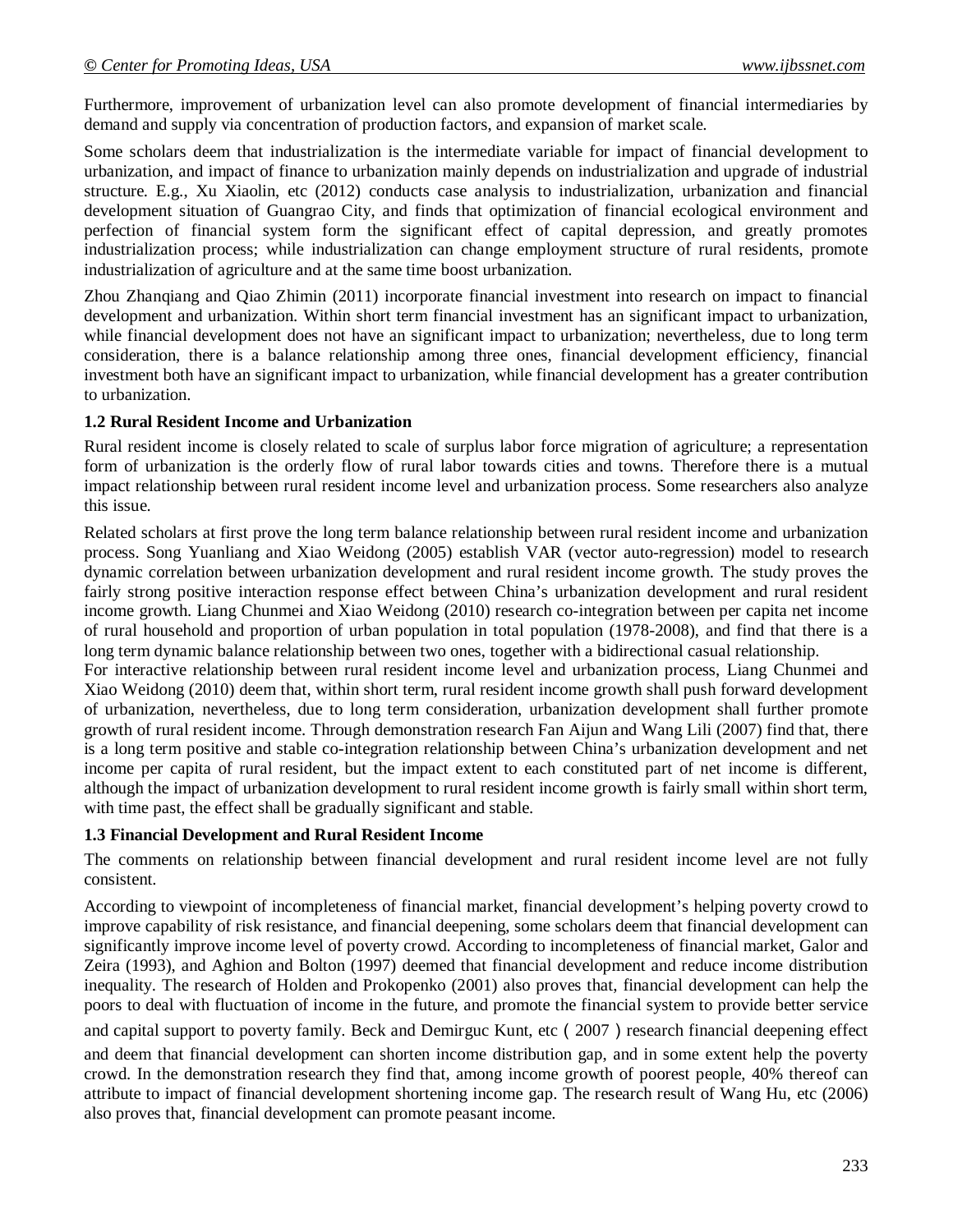Qian Yongkun and Zhang Weibing (2007) analyze the relationship between financial development and rural resident income level by taking Jiangsu Province of China as an example, and prove the significant positive correlation between financial development and rural resident income level.

Differing from above viewpoints, it is mentioned in some studies that, market failure shall incur the injustice of people's acquiring credit capital, the poverty crowd cannot make investment to production activity due to insufficiency of mortgage or incomplete information of financial intermediaries. It deems that main beneficiary of financial development is also the rich because they have sufficient mortgage and keep good relationship with financial institution, thus financial development shall further expand the gap between the rich and the poor. Wen Tao, etc (2005) adopts China's time sequence data to conduct demonstration research to impact of financial development to China's peasant income, and find that China's financial development does not significantly increase peasant income and is not in favor of rural economic development.

## *2.The Model and Indexes*

#### **2.1 The Model**

Existing research result shows that, growth of rural resident income is the main factor impacting urbanization; at the same time, high quality and sustainable urbanization process also mainly bases on improvement of rural residents income level. Therefore, in this paper rural resident income level is deemed as an intermediate variable to erect a dynamic evolution model for impact of financial development to urbanization process by increasing rural resident income.

First, linear function between urbanization level UB and rural resident income level Y is established as below:

$$
UB = a + bY \tag{1}
$$

Second, Cob-Douglas production function is adopted to establish expression of rural resident income level, i.e., rural resident income is composed of two production factors as capital and labor under condition of technical progress:

$$
Y = AK^{\alpha}L^{1-\alpha} \tag{2}
$$

Wherein, Y is per capita income level of rural resident; A is technical progress index; K is capital stock; H is labor capital stock. For expression 2 the logarithmic form is adopted to derive:

$$
LnY = LnA + \alpha LnK + \beta LnL
$$
\n(3)

In the model, ST, RE, LE, etc are respectively adopted to measure technical progress, capital stock and labor capital stock, and the following expression can be derived:

$$
Y = c_0 + c_1 ST + c_2 RE + c_3 LE
$$
\n(4)

Next, the impact of financial development to three production factors determining rural resident income growth shall be further investigated, and financial development level shall be delineated via three dimensionalities as financial deepening FD, financial intermediaries scale FI and financial performance FP. The following function can be established:

$$
ST = c_{10} + c_{11} FD + c_{12} FI + c_{13} FP
$$
\n(5)

$$
RE = c_{20} + c_{21}FD + c_{22}FI + c_{23}FP
$$
\n(6)

$$
LE = c_{30} + c_{31} FD + c_{32} FI + c_{33} FP
$$
\n(7)

#### **2.2 Index Selection and Data Source**

## **2.2.1 Urbanization Dynamic Coefficient (UB)**

At present correlation research all adopts proportion of urban population in total population as index of urbanization rate.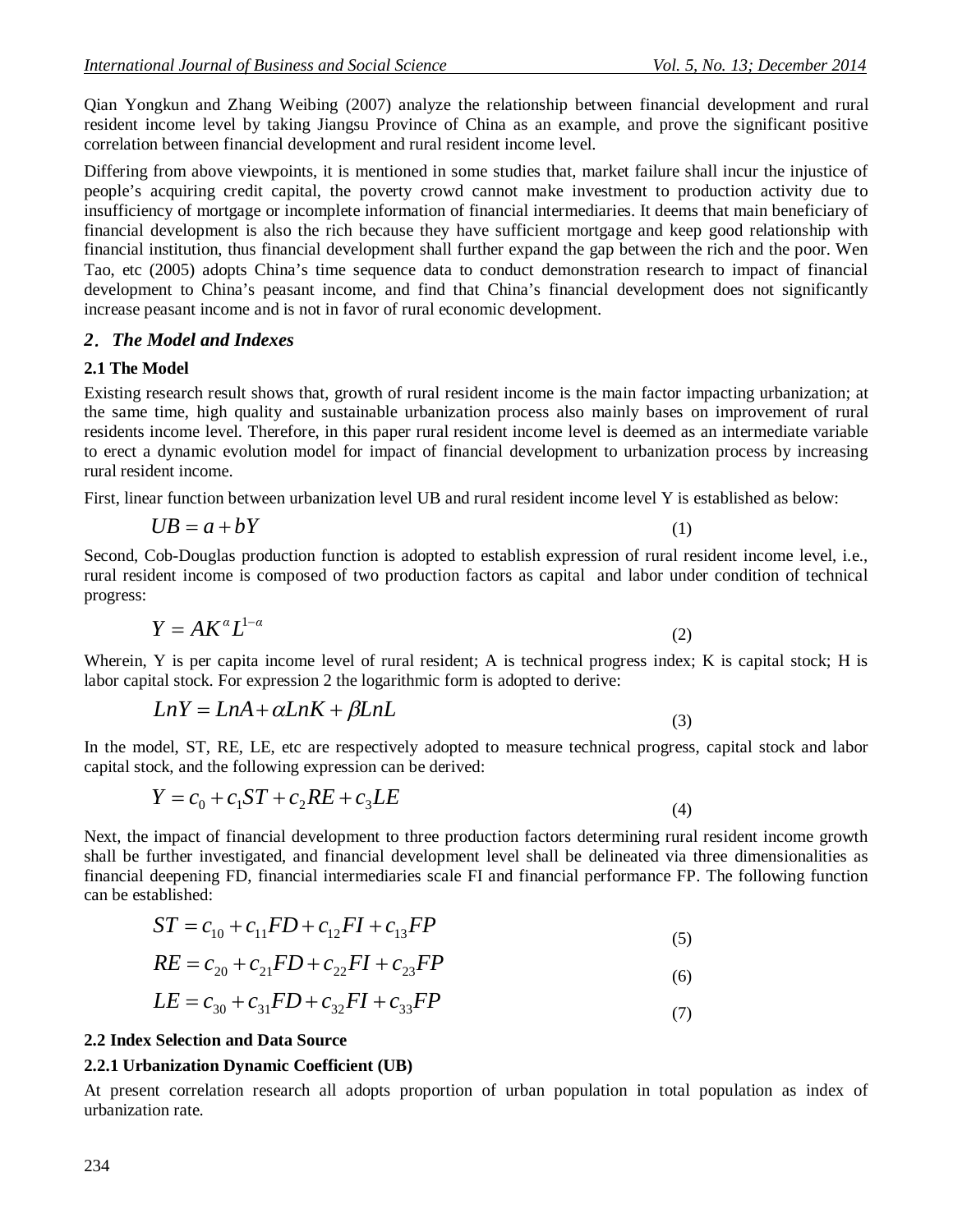Although this index selection is simple and easy, it also has some shortcomings: on one hand, it cannot eliminate the impact of natural growth of urban and rural population to index; on the other hand, this index delineates the static population of urban population in total population and cannot present migration of population from rural area to urban area, and cannot actually reflect the dynamic process of urbanization. In order to resolve this problem, this paper shall adopt the dynamic variation of rural population and urban population after eliminating population natural growth rate to reflect the urbanization process.

(ruralpopulatiomnnualgrowthrate-populatiomaturalgrowthrate) Urbanization dynamiccoefficient =  $\frac{\text{(urban population n n u} \text{alground})}{\text{Unbound n u}}$  The data

source of urban and rural population as well as population natural growth rate is the China Statistical Yearbook.

#### **2.2.2 Indexes of Production Function of Rural Resident**

Rural per capita net income (Y): According to China statistical yearbook, rural resident family per capita net income data from 1985 to 2011 is adopted, while the inflation factor of the data is eliminated.

Technical progress ST: The technical progress adopts the proportion of primary industry in GDP as the index. Related data comes from China statistical yearbook.

Capital stock RE: Per capita capital adopts the proportion of rural individual fixed asset investment in current year rural population, i.e., rural per capita fixed asset. Related data comes from China rural statistics yearbook.

Labor stock LE: The labor capital index adopts the proportion of current year population with over junior high school education in total rural population. Related data comes from China agriculture development report.

#### **2.2.3 Indexes of Financial Development**

Financial deepening FD: The financial deepening index adopts the proportion of domestic credit in GDP. Related data comes from statistics database of World Bank.

Financial intermediaries scale FI; With gradual development of financial informatization, the scale of financial intermediaries is also spreading among users via geometrical progression, in this paper the post and telecommunication business volume is adopted as financial intermediaries scale index to stand out and reflect the diffusion effect of information technologies as Internet and mobile communication, etc to finance. Related data comes from China statistical yearbook.

Financial efficiency FP: The financial efficiency adopts financial industry increment of tertiary industry divided by financial employee quantity, to derive per capita financial increment. Related data comes from China statistical yearbook and China financial statistics yearbook.

## *3. Empirical Analyses*

## **3.1 Unit Root Test**

In order to determine whether above time sequence variables are stable, unit root test is conducted. The test result shows that, all original data of variables are instable, but the first order difference sequence thereof is stable, therefore, above variables abide by first order integration, and is  $\sim I(1)$  process.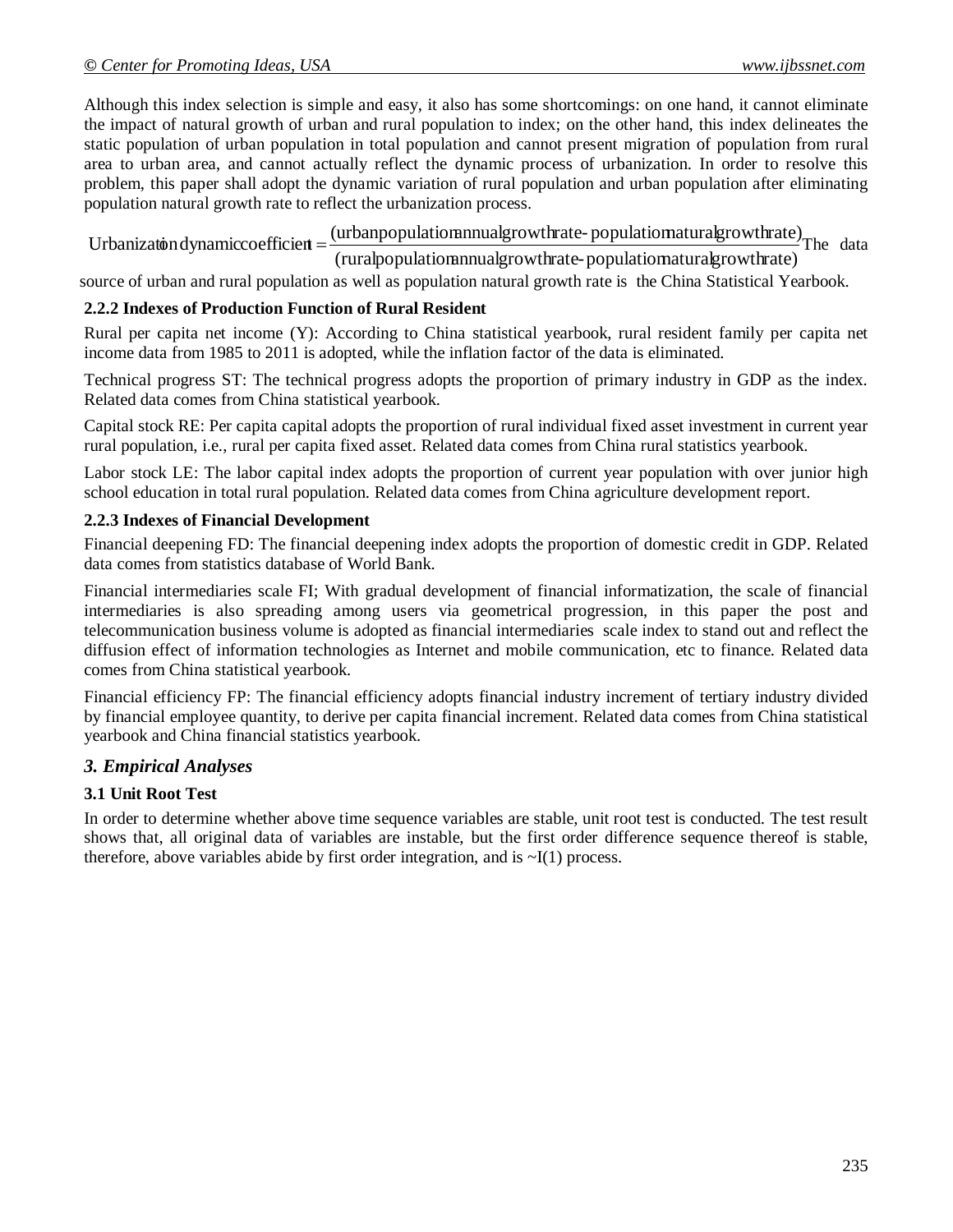| <b>Variable</b> | <b>Test type</b> | <b>ADF</b> | <b>Threshold</b> |           |           | <b>Stable or</b> |
|-----------------|------------------|------------|------------------|-----------|-----------|------------------|
|                 | (c,t,m)          | test value | $1\%$            | 5%        | 10%       | not              |
| <b>UB</b>       | (c,t,0)          | $-3.0402$  | $-4.3561$        | $-3.5950$ | $-3.2335$ | $\mathbf N$      |
| <b>DUB</b>      | (c,t,1)          | $-5.6166$  | $-4.3743$        | $-3.6032$ | $-3.2381$ | Y                |
| LnY             | (c,t,1)          | $-1.7039$  | $-4.3743$        | $-3.6032$ | $-3.2381$ | N                |
| <b>DLnY</b>     | (c, 0, 0)        | $-3.5941$  | $-3.7241$        | $-2.9862$ | $-2.6326$ | Y                |
| LnST            | (c,t,1)          | $-2.4247$  | $-4.3743$        | $-3.6032$ | $-3.2381$ | N                |
| <b>DLnST</b>    | (c,0,0)          | $-3.1681$  | $-3.7241$        | $-2.9862$ | $-2.6326$ | Y                |
| LnRE            | (c,t,2)          | $-2.7478$  | $-4.3943$        | $-3.6122$ | $-3.2431$ | N                |
| <b>DLnRE</b>    | (c, 0, 0)        | $-3.2926$  | $-3.7241$        | $-2.9862$ | $-2.6326$ | Y                |
| LE              | (c,0,0)          | $-1.6397$  | $-3.7241$        | $-2.9862$ | $-2.6326$ | N                |
| <b>DLE</b>      | (c,t,0)          | $-6.3140$  | $-4.3943$        | $-3.6122$ | $-3.2431$ | $\mathbf Y$      |
| FD              | (c,t,0)          | $-2.3740$  | $-4.3561$        | $-3.5950$ | $-3.2335$ | N                |
| <b>DFD</b>      | (0,0,0)          | $-4.4337$  | $-2.6607$        | $-1.9550$ | $-1.6091$ | Y                |
| FI              | (c,0,0)          | $-1.7143$  | $-3.7115$        | $-2.9810$ | $-2.6299$ | N                |
| DFI             | (0,0,0)          | $-1.9150$  | $-2.6607$        | $-1.9550$ | $-1.6091$ | Y                |
| FP              | (c,t,0)          | $-1.1772$  | $-4.3561$        | $-3.5950$ | $-3.2335$ | N                |
| <b>DFP</b>      | (c, t, 4)        | $-4.1223$  | $-4.4679$        | $-3.6450$ | $-3.2615$ | Y                |

**Table 1: Unit Root Test Result of Variable ADF**

## **3.2 Urbanization and Rural Resident Income**

Since two variables ( urbanization dynamic level and rural resident income level) abide by time sequence of  $\sim I(1)$ , Engle-Granger method is adopted for co-integration test.

At first, UB and Y are regressed by least square method (OLS method), to derive:

$$
UB = 2.5057 + 0.3635*Y
$$
  
\n(0.028285)  
\n[12.84945] (8)

After model adjustment the determination coefficient is 0.86, and fairly good fitting effect is acquired.

Then the residual error of model fitting is conducted by stationary test, For unit root test without intercept and trend term, and with 0 lag length, ADF value is -2.9604, and threshold is -2.6569 for less than 1% significance level. It can be seen that, model residual error is stable, and regression of above model is also stable.

Granger casual analysis is conducted to urbanization dynamic level and rural resident income level, to derive:

| Table 2: Granger Casual Analysis of Urbanization and Rural Resident Income |  |  |  |  |  |  |  |
|----------------------------------------------------------------------------|--|--|--|--|--|--|--|
|----------------------------------------------------------------------------|--|--|--|--|--|--|--|

| <b>Original hypothesis</b>   | F value | P value | <b>Conclusion</b> |
|------------------------------|---------|---------|-------------------|
| Y is not Granger cause of UB | 9.98345 | 0.00098 | Reject            |
| UB is not Granger cause of Y | 0.13051 | 0.87839 | Accept            |

It can be found that rural resident income level is the Granger cause of urbanization dynamic coefficient.

## **3.3 Production Function of Rural Resident Income Level**

Since rural resident income level Y, technical progress ST, per capita capital stock RE, per capita labor capital stock LE are time sequence variable of first order integration, i.e., they abide by  $\sim I(1)$ , a vector auto regression model (VAR model) can be established to conduct co-integration analysis to above time sequence variables, to check whether there is a long term balance relationship among variables.

First, according to AIC and SC rule, optimal lag length of VAR model is determined as 2. AR root chart analysis is conducted to model, and it is found that all unit root is less than 1, which means VAR model is stable.

Second, in order to check whether there is a co-integration relationship among time sequence, the model is conducted by Johansen co-integration test, and the result is shown in table 2.

<sup>236</sup>  $\overline{a}$ 1 Inside of round brackets is standard deviation, inside of square brackets is t value, the same below.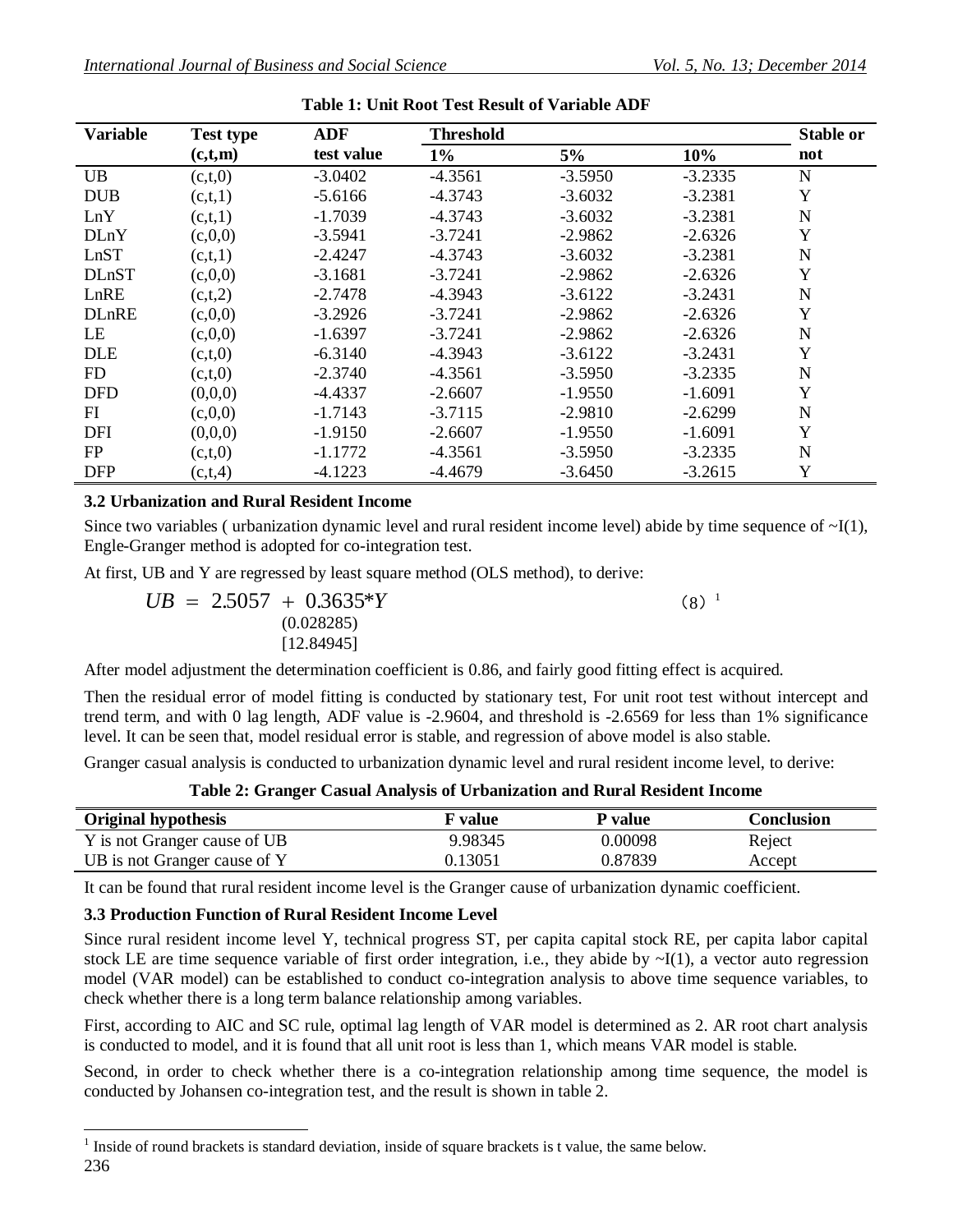| <b>Hypothesis</b>               | <b>Characteristic root</b> | <b>Trace statistics</b> | 5% Threshold | <b>P</b> value |
|---------------------------------|----------------------------|-------------------------|--------------|----------------|
| 0 cointegrated vector $*$       | 0.979623                   | 133.1106                | 47.85613     | 0.0000         |
| At least 1 cointegrated vector* | 0.735101                   | 43.56310                | 29.79707     | 0.0007         |
| At least 2 cointegrated vectors | 0.406385                   | 13.00975                | 15.49471     | 0.1145         |
| At least 3 cointegrated vectors | 0.043158                   | 1.014692                | 3.841466     | 0.3138         |

**Table 3: Johansen Co-Integration Test Result of Rural Resident Income Production Function**

\* It means that original hypothesis is rejected at 5% significance level, the same below.

It can be seen that, above time sequence at least has two co-integration relationships, and there is a long term balance relationship among Y, ST, RE and LE.

Third, impulse response function IRF can be used to check the impact of one standard deviation (from random disturbance term) to current or future value taken of endogenous variable. In this paper the rural resident income level is adopted as a dependent variable to check the impact from random disturbance term of a standard deviation of technical progress, capital and labor lag value. The result is shown in Fig. 2-4.





**Fig. 3: Impulse Response Chart of LE to Y**



**Fig. 1: Impulse Response Chart of ST to Y Fig. 2: Impulse Response Chart of RE to Y**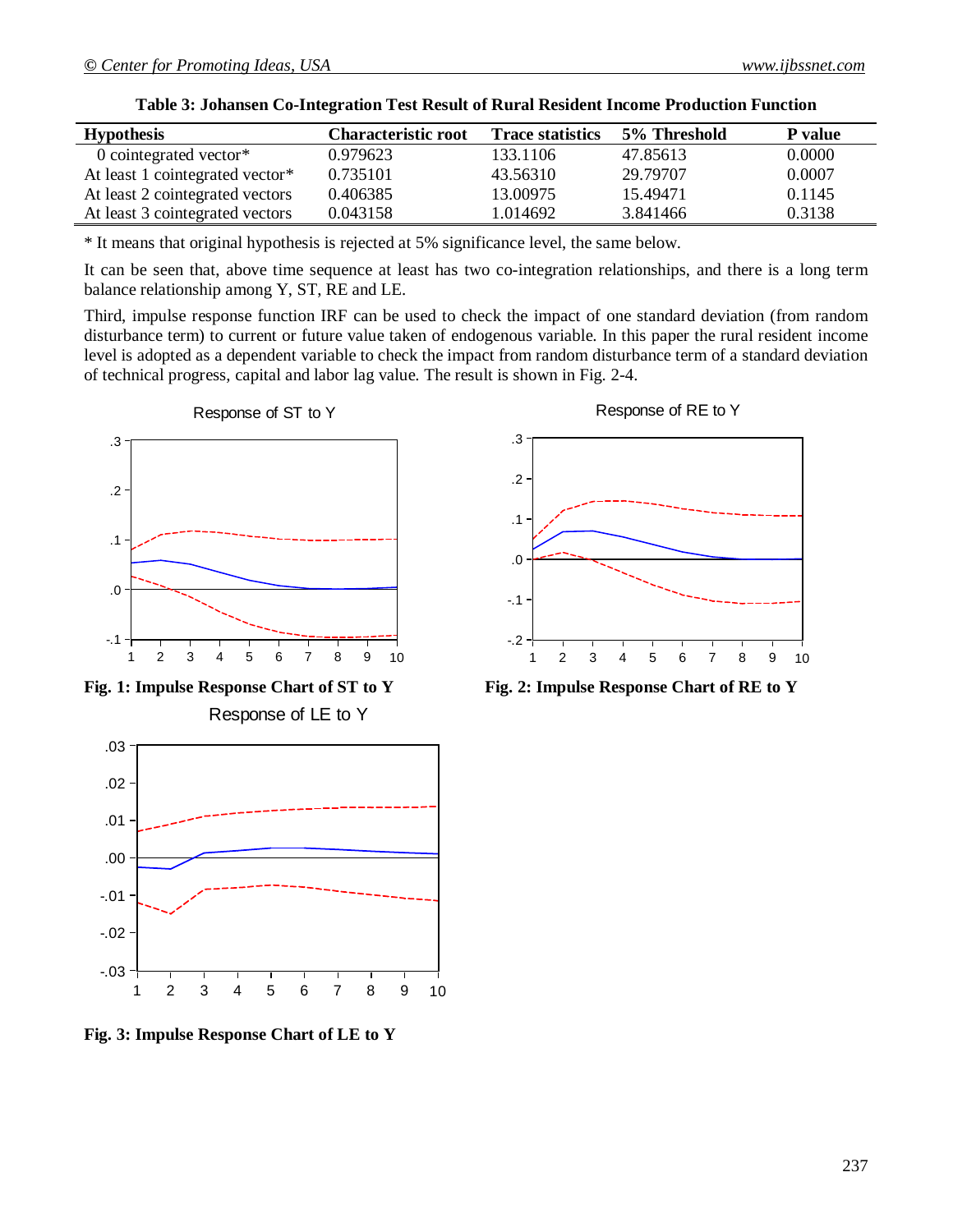Fourth, there is a co-integration relationship among variables, the vector error correction model VEC model can be exported via vector distribution lag model, and the following co-integration expression can be derived:

 $Y = 4.6514 - 3.2783ST + 1.8021RE + 3.3733LE$  (9) (0.46498) (0.34460) (0.96260) [ 7.05040] [-5.22955] [-3.50431]

#### **3.4. Financial Development and Rural Resident Income**

Same as test process of 3.3.3, demonstration research is conducted to expression (5)-(7).

VAR model is respectively established for (5)-(7), since two models of technical progress and financial development, and capital and financial development respectively have two unit roots over 1, the model has instability, variables of two models are conducted by difference reduced order treatment.

According to AIC and SC rule, optimal lag length of three models is determined as 2, unit root is less than 1, and the model is stable.

Three VAR models are conducted by Johansen co-integration test, and the result is shown in table3-5:

| Tuble to onumber co thing anon fest result of feminem flogress and financial betterphiem |                            |                         |              |                |  |  |
|------------------------------------------------------------------------------------------|----------------------------|-------------------------|--------------|----------------|--|--|
| <b>Hypothesis</b>                                                                        | <b>Characteristic root</b> | <b>Trace statistics</b> | 5% threshold | <b>P</b> value |  |  |
| 0 cointegrated vector $*$                                                                | 0.880676                   | 67.8165                 | 47.85613     | 0.0002         |  |  |
| At least 1 cointegrated vector                                                           | 0.46039                    | 21.04644                | 29.79707     | 0.3547         |  |  |
| At least 2 cointegrated vectors                                                          | 0.281862                   | 7.474439                | 15.49471     | 0.5232         |  |  |
| At least 3 cointegrated vectors                                                          | 0.008617                   | 0.190388                | 3.841466     | 0.6626         |  |  |
|                                                                                          |                            |                         |              |                |  |  |

# **Table 4: Johansen Co-Integration Test Result of Technical Progress and Financial Development**

#### **Table 5: Johansen Co-Integration Test Result of Capital and Financial Development**

| <b>Hypothesis</b>               | <b>Characteristic root</b> | <b>Trace statistics</b> | 5% threshold | P value |
|---------------------------------|----------------------------|-------------------------|--------------|---------|
| 0 cointegrated vector*          | 0.811461                   | 69.14914                | 47.85613     | 0.0002  |
| At least 1 cointegrated vector  | 0.716416                   | 32.44321                | 29.79707     | 0.0242  |
| At least 2 cointegrated vectors | 0.185446                   | 4.717809                | 15.49471     | 0.838   |
| At least 3 cointegrated vectors | 0.009288                   | 0.205291                | 3.841466     | 0.6505  |

#### **Table 6: Johansen Co-Integration Test Result of Labor and Financial Development**

| <b>Hypothesis</b>               | <b>Characteristic root</b> | <b>Trace statistics</b> | 5% threshold | <b>P</b> value |
|---------------------------------|----------------------------|-------------------------|--------------|----------------|
| 0 cointegrated vector*          | 0.937114                   | 129.1332                | 47.85613     |                |
| At least 1 cointegrated vector* | 0.889106                   | 65.50528                | 29.79707     |                |
| At least 2 cointegrated vectors | 0.47156                    | 14.92412                | 15.49471     | 0.0608         |
| At least 3 cointegrated vectors | 0.010987                   | 0.254106                | 3.841466     | 0.6142         |

It can be seen that, there is a co-integration vector among technical progress, capital and financial development, together with two co-integration vectors between labor and financial development. The technical progress, capital and labor all have a long term balance relationship with financial development. Therefore, technical progress, capital and labor are respectively adopted as dependent variable to check the impact from random disturbance term of a standard deviation of lag value of financial development.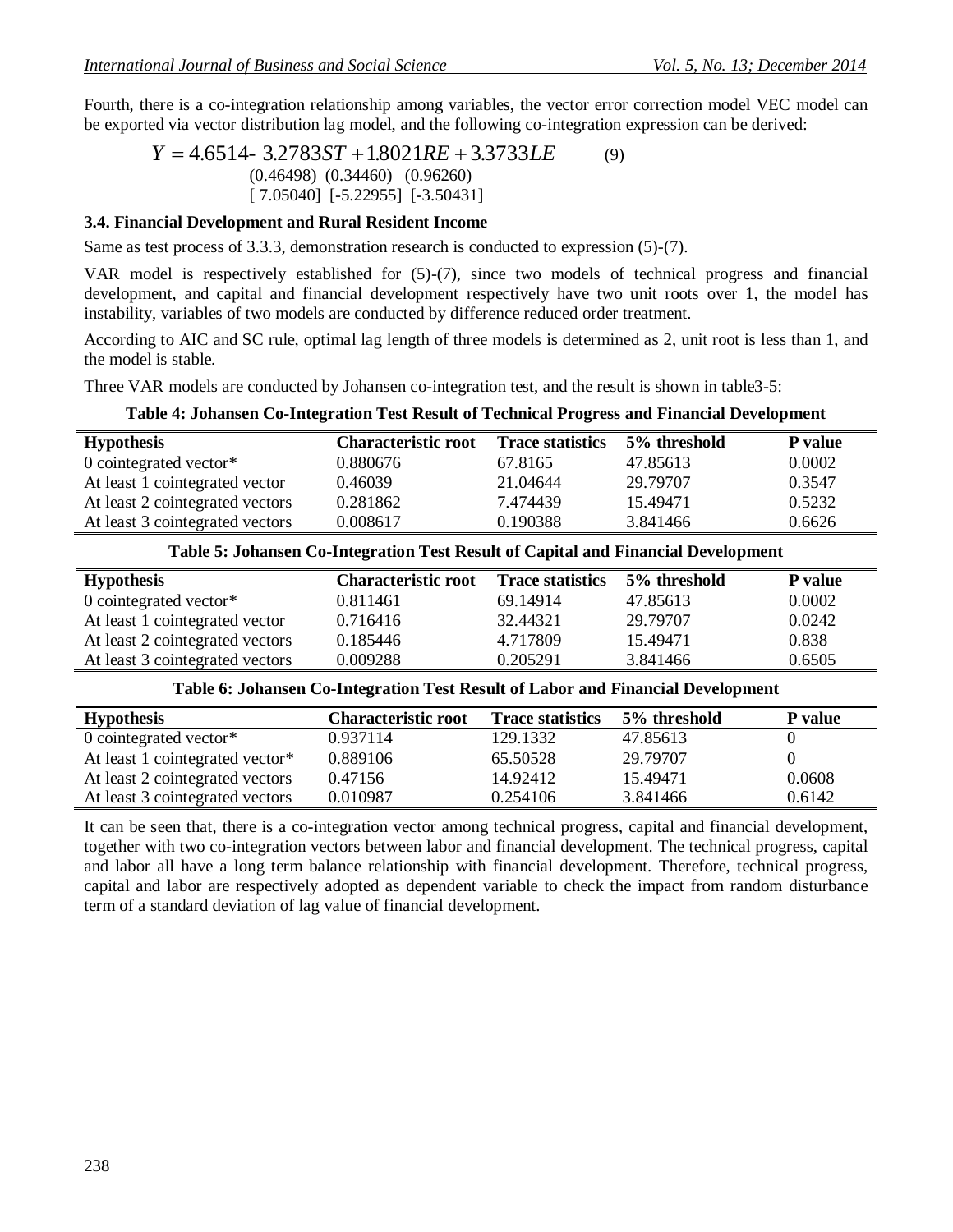





Response of D(FI) to D(RE)





**Fig. 5 Impulse Response Chart of FD to ST Fig. 6 Impulse Response Chart of FI to ST**



**Fig. 7 Impulse response chart of FP to ST Fig. 8 Impulse response chart of FD to RE**



**Fig. 9 Impulse response chart of FI to RE Fig. 10 Impulse response chart of FP to RE**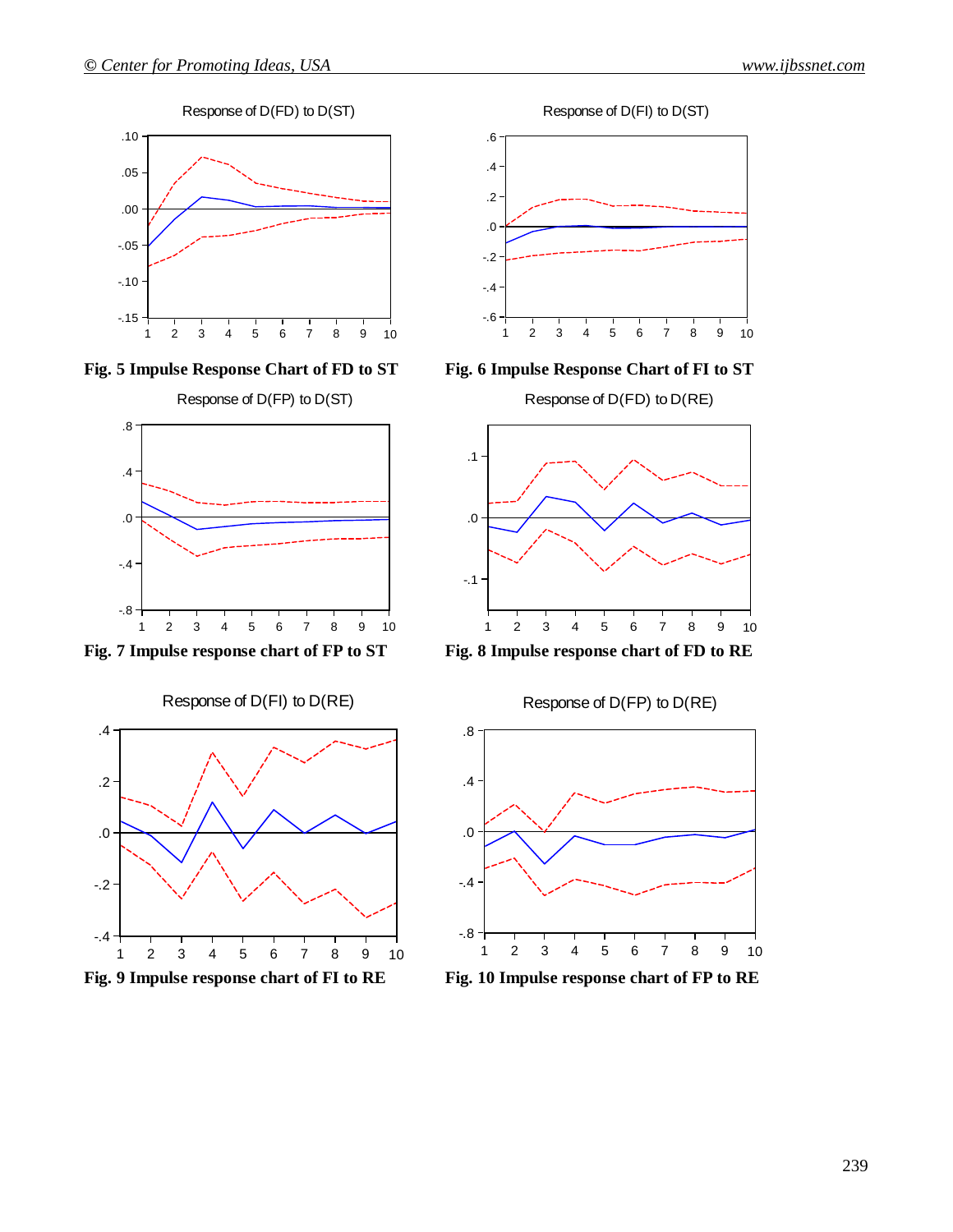

**Fig. 11 Impulse response chart of FD to LE Fig. 12 Impulse response chart of FI to LE**







Technical progress, capital and labor shall respectively establish VEC model with development to investigate the short term relationship, and derive co-integration equation:

 $D(ST) = 0.4529 - 4.6104D(FD) - 0.3459D(FI) - 0.2306D(FP)$ (0.79028) (0.39822) (0.11869) [5.83386] [0.86866] [1.94265] (10)  $D(RE) = -0.2939 + 1.8234D(FD) + 1.0773D(FI) + 0.2945D(FP)$ (1.04508) (0.44147) (0.11968)  $[-1.74470]$   $[-2.44013]$   $[-2.46045]$ (11)  $LE = 0.5622 - 0.3512FD + 0.0636FI + 0.0041FP$  (0.13998) (0.03377) (0.00570) [ 2.50870] [ -1.88338] [ -0.71850] (12)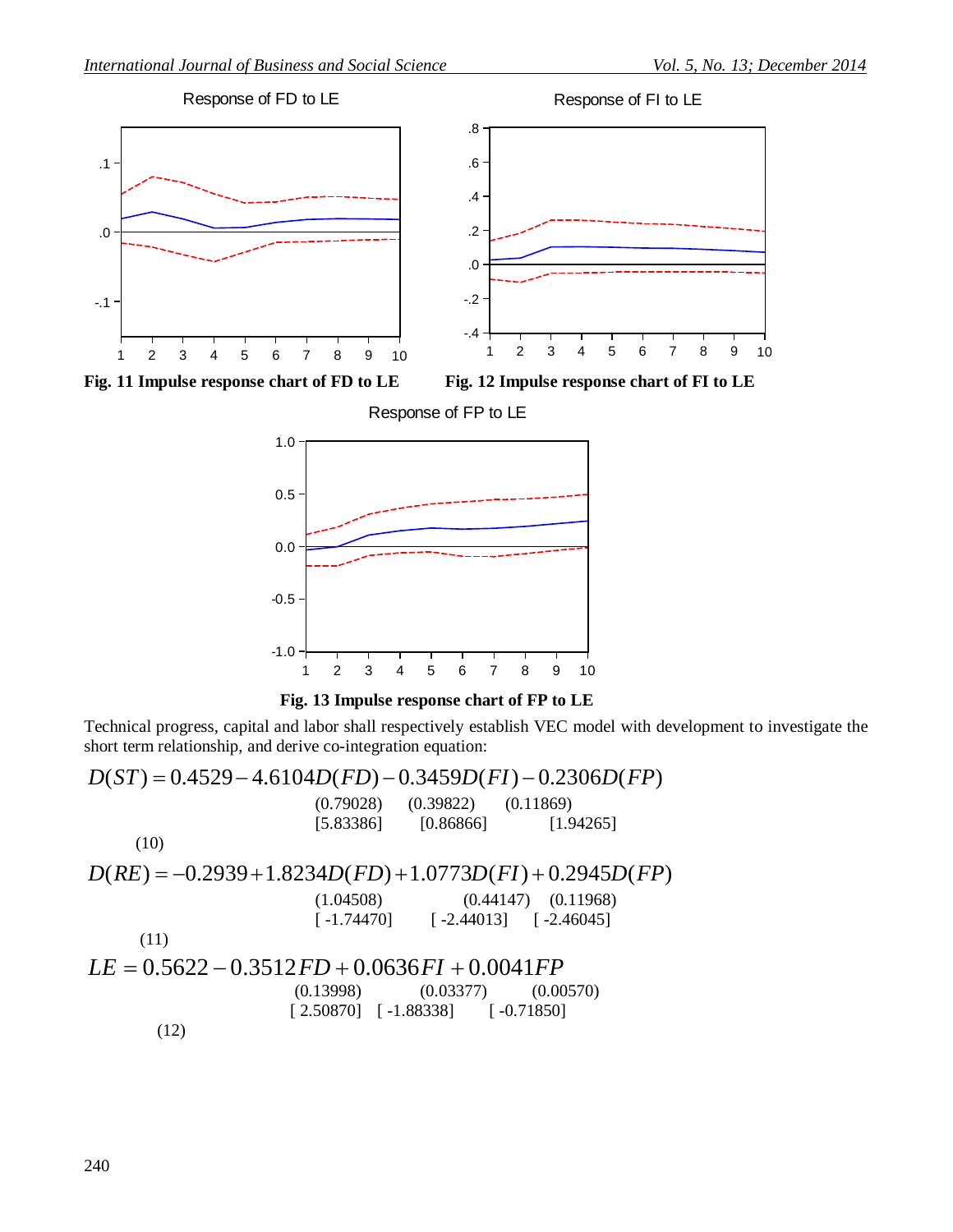## *4. Conclusions*

#### **4.1 Financial Development has a Significant Pushing Effect to Urbanization Process**

Although t value of some variables of expression 10-12 is not great which means that significance of individual variable is not strong, this impact can be omitted for VEC model of time sequence. For long term consideration, financial development can effectively decrease the proportion of primary industry in GDP and improve per capita fixed asset investment and rural labor quality. Expression 9 shows that, technical progress index (proportion of primary industry in GDP) is of negative correlation with rural resident income level, while capital factor (per capita fixed asset investment) and labor factor (rural labor quality) is of positive correlation with rural resident income level. Therefore, financial development is of positive correlation relationship with rural resident income level. According to expression 8, financial development is of significant positive correlation relationship with urbanization dynamic coefficient.

#### **4.2 Financial Deepening Pushes Forward Urbanization Process via Improving Technical Progress and Capital**

Expression 10-12 shows that, financial deepening is of negative correlation with technical progress and labor within short term, and is of positive correlation with capital, this means that credit and loan investment can significantly improve per capita fixed asset investment level of rural residents. The impulse response of Fig. 5, 8, 11 shows that, within 2 lag lengths of credit investment, it is of negative impact to proportion of primary industry to GDP, then the impact is converged to 0 via a fluctuation trend; for 2-5 lag lengths of credit investment to fixed asset, there is a significant positive impact which means that the credit investment has a lagging positive impact relationship with rural resident individual fixed asset investment; the credit investment is of slightly positive impact to rural labor quality at long term. Above analysis shows that, financial deepening (proportion of domestic credit and loans to GDP) can improve rural resident income level via the channel of technical progress and capital, and push forward the urbanization process.

## **4.3 Financial Intermediaries Pushes Forward Urbanization Process via Improving Capital and Labor Factors**

At the background of high speed development of information technology and mobile communication technology, scale of financial intermediaries is also promptly expanded. Expression 11 shows that, financial intermediaries scale (post and telecommunication business volume) is of significant positive impact with capital factor (individual fixed asset investment), that is to say, with gradual advancing of financial informatization, individual can acquire financial resource more easily to expand fixed asset investment, and this also promotes the growth of rural resident income level. The impulse analysis chart of financial intermediaries scale to labor factor (rural labor quality) shows that, financial intermediaries scale is of long term positive promotion effect to improvement of rural labor quality.

## **4.4 Financial Performance Speeds up Urbanization Process via Improving Labor Factors**

Financial performance reflects operation efficiency and profit earning capability of financial institution. According to impulse analysis chart of financial performance to technical progress, capital factor and labor factor, long term impact of financial performance to technical progress and capital factor is not significant, but financial performance is of long term positive balance relationship with labor factor (rural labor quality).

## *5. Future Research*

An empirical study in this paper proves that financial development can significantly improve urbanization level by improving rural resident income. But this research only adopts rural resident income as the medium to discuss the boosting effect to urbanization and has some limitation. Next, the direct impact mode and action mechanism of financial development to urbanization level can be further researched, to horizontally broaden the vision, and research the impact mechanism of financial development to urbanization in some other countries of transformation period.